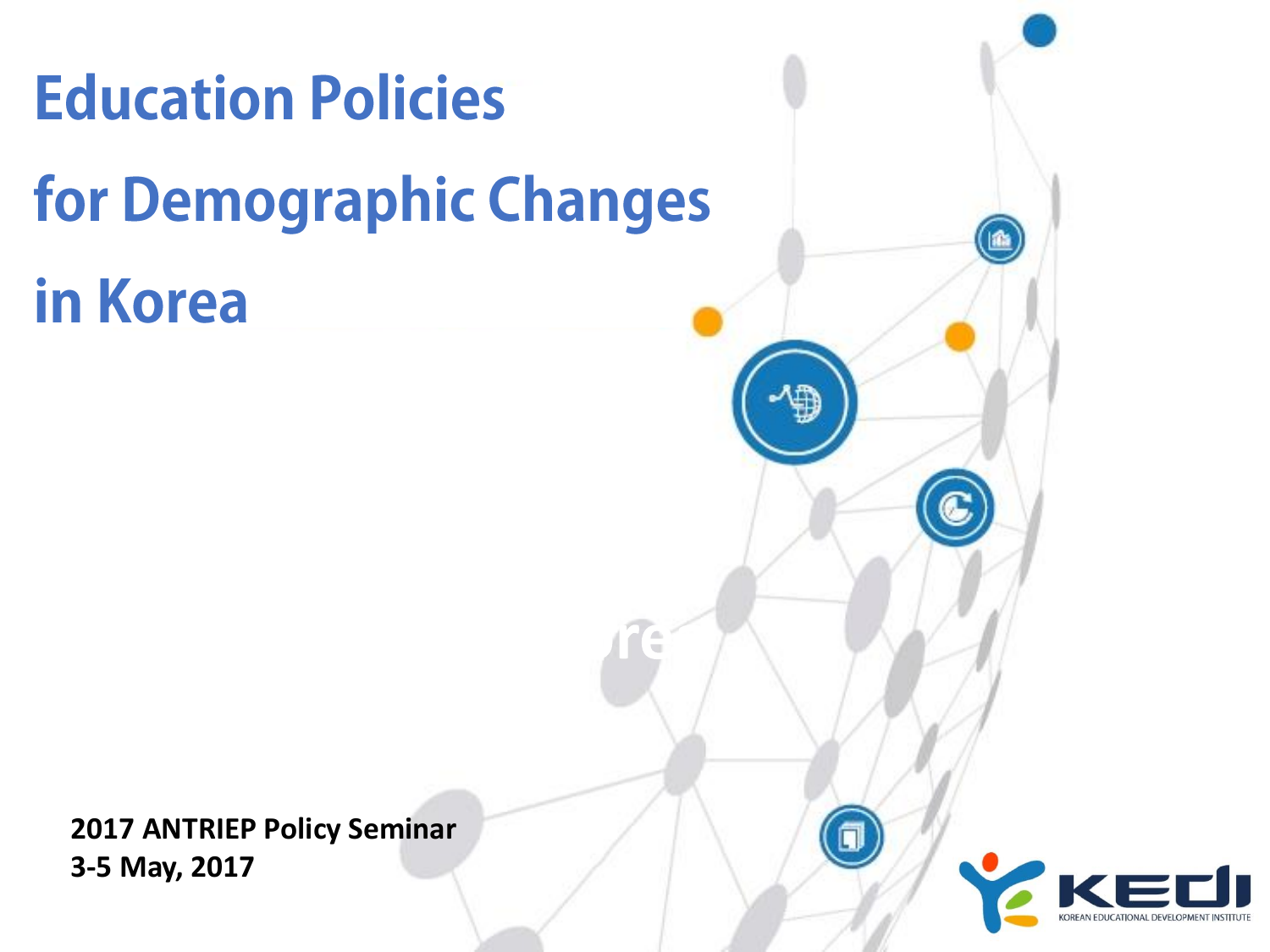## **I. Overview**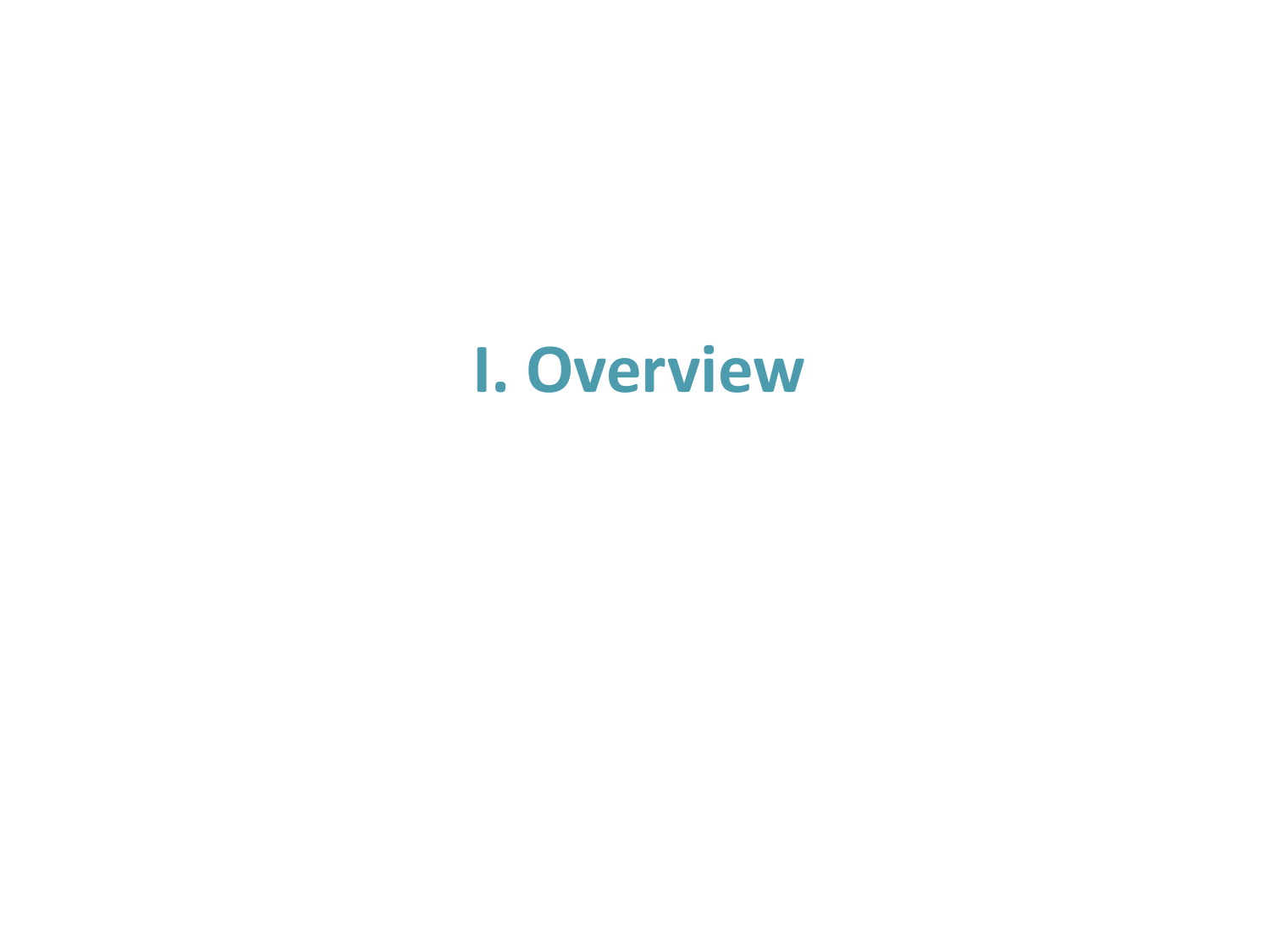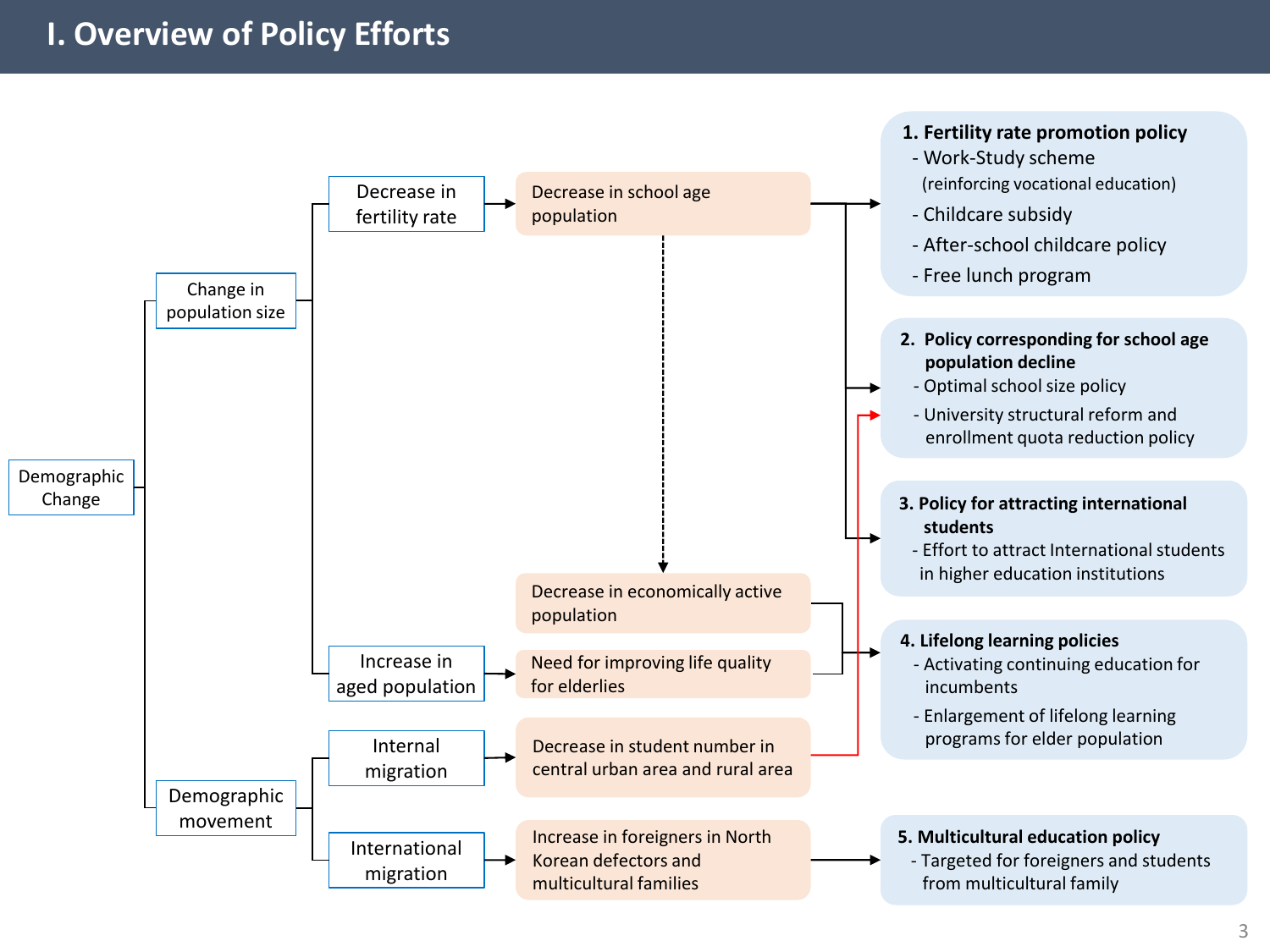# **II. Policy Efforts For Demographic Changes in Korea**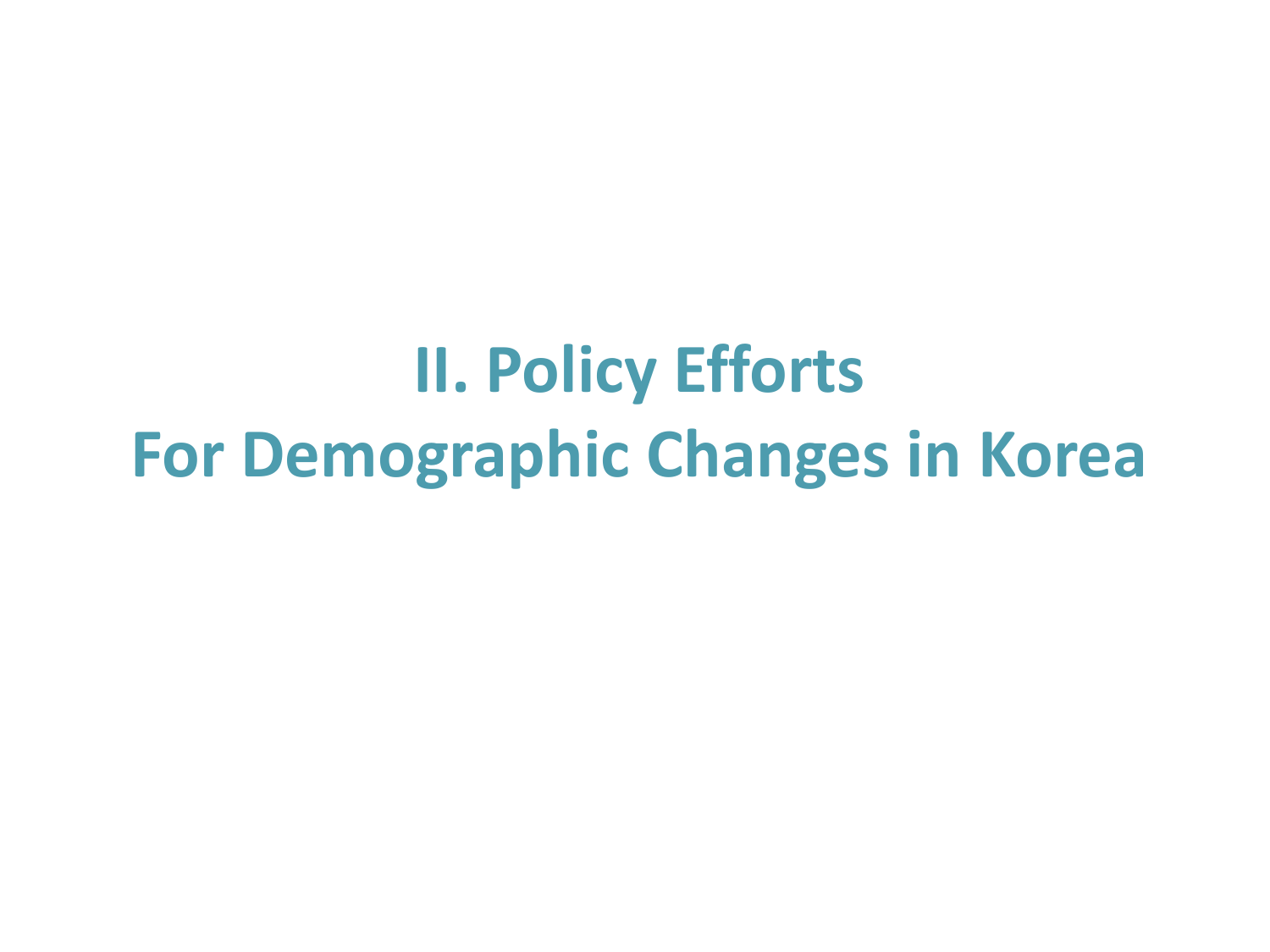**1. Education policy aiming to increase fertility rate**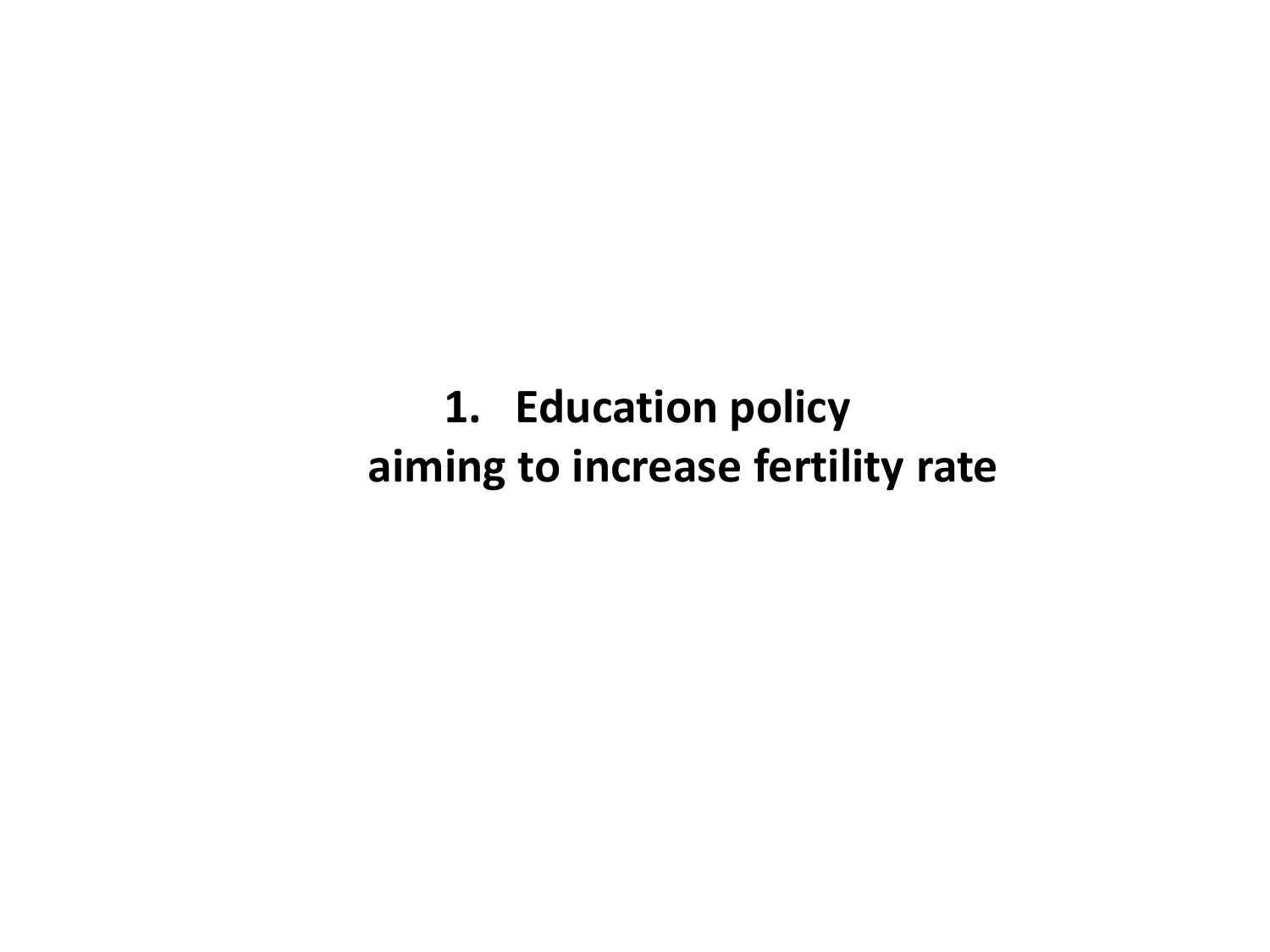- **1) Work-Study scheme (reinforcing vocational education)**
- The youth unemployment and unstable work environment are considered as major factors for low fertility rate.
- 'Work-study scheme' aims to effectively increase linkage between education and workplace.
- The Korean government benchmarked 'apprentice system' of Switzerland and Germany and aims to encourage more students to enter job market at earlier age.
- This policy is targeted for students in high school, community college, and 4-year college.
	- School-industry integral apprentice schools (vocational high school): 2 years of learning experience from school and industry (e.g. chemistry, IT, service, mechanics etc.).
	- Uni-Tech curriculum (2-year colleges) : 5 years of intensive training
	- 'Industry Professional Practice (IPP) (4-year colleges) : 4-6 work experience can be acquired as academic credit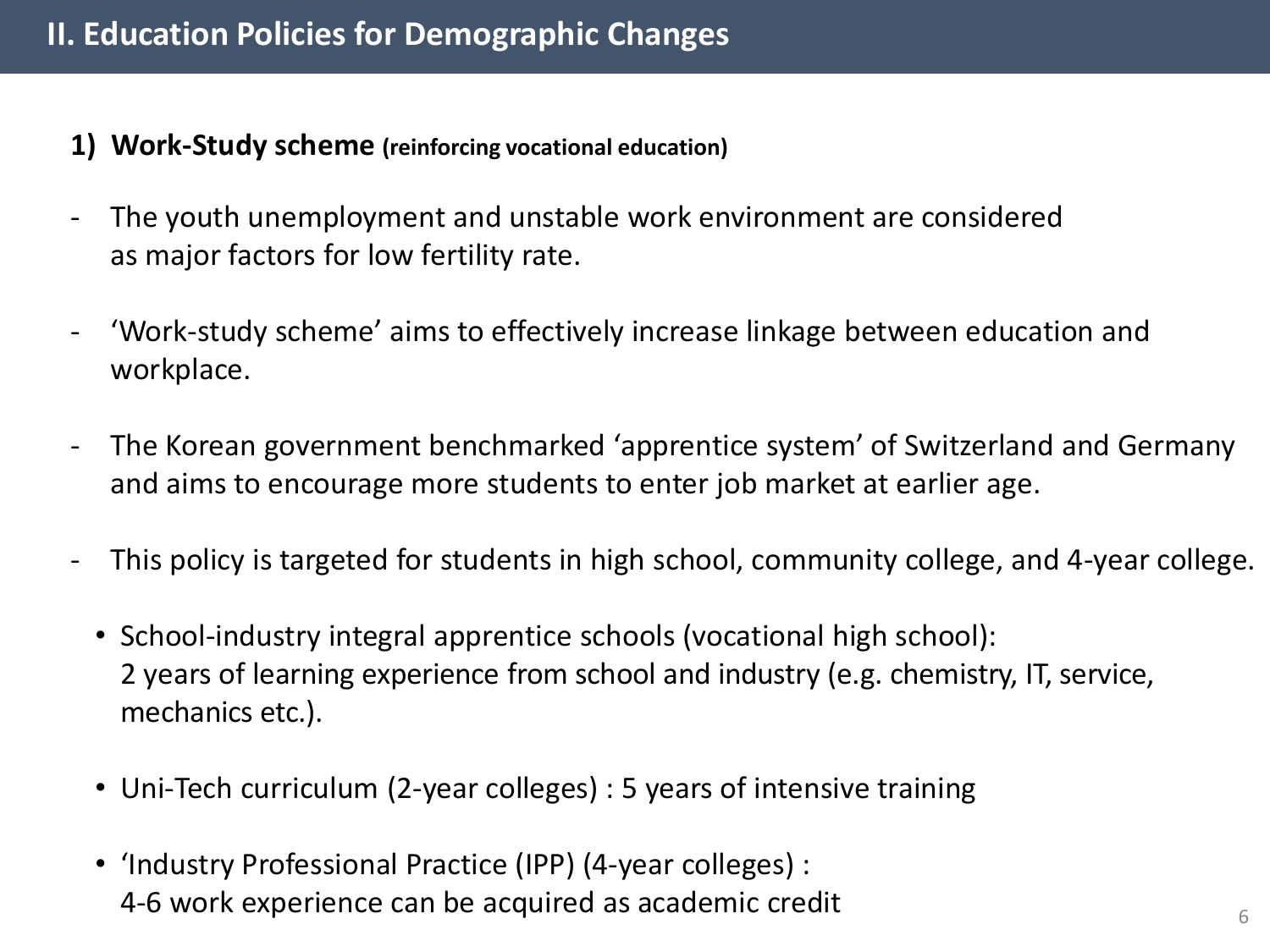- **2) Childcare subsidy (0-5 years old)**
- The childcare subsidy is composed of two major structure- 'direct subsidy' and 'institution subsidy'.
- Existing subsidy scheme only targeted for low income family but now has become universal.
- For those parents who send their child to childcare services, the maximum amount of monthly support they are entitled to benefit are 430 USD for 0 year old, 378 USD for 1 year old, 313 USD for 2 year old, and 220 USD for 3-5 years old. But if the parents wish to send their child to institutions that exceeds above price, the additional cost needs to be paid by parent.
- For those who raise their child at home, direct homecare subsidy is provided instead ranging from USD 200 for those under 12 months, USD 150 for 1 year old, and USD 100 for child between 2-6 years old.
- The childcare support scheme for 3-5 years old is included in 'Nuri Curriculum' which is a major standardized education policy which was introduced in 2012.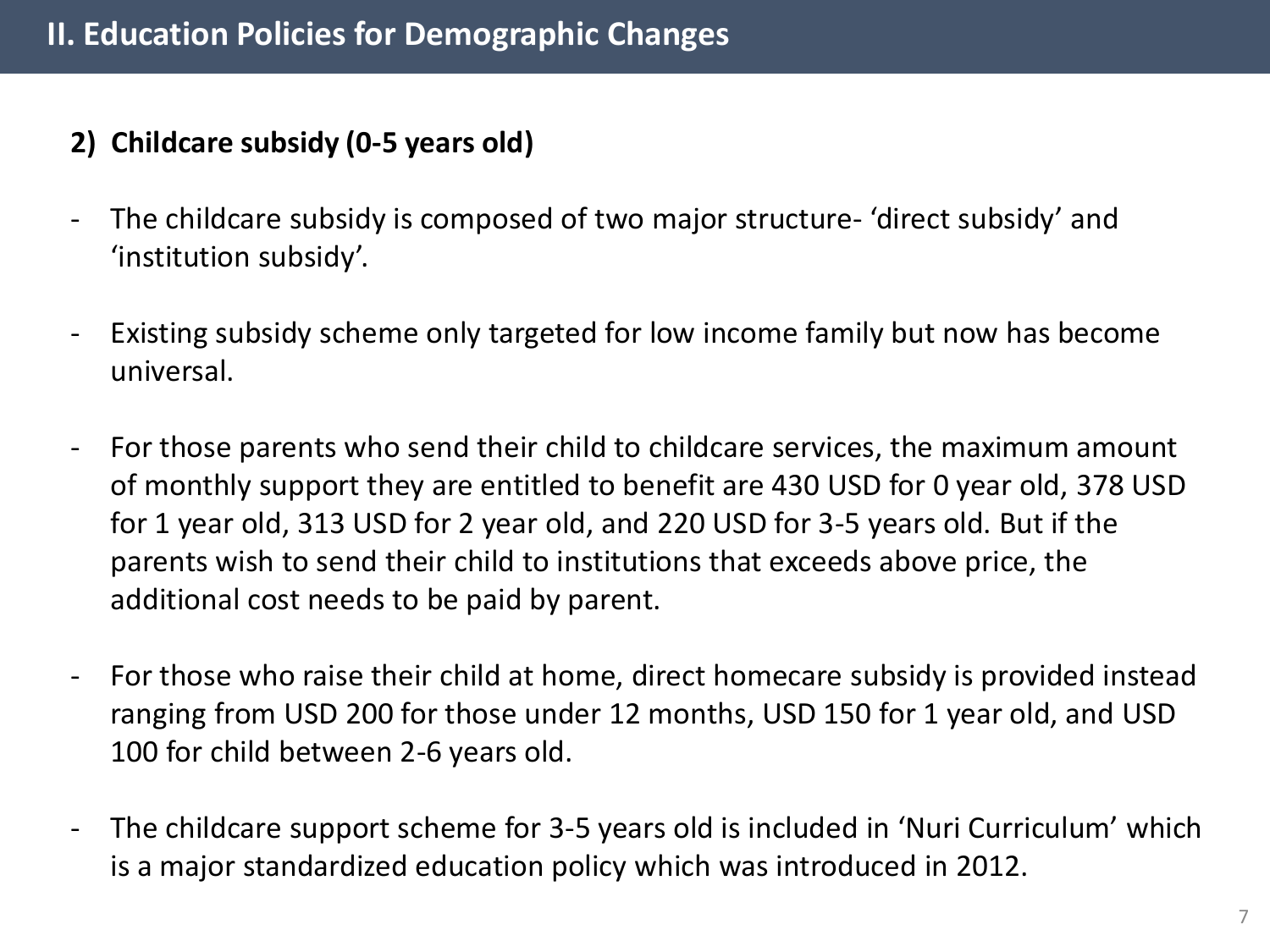#### **3) After-school Daycare Program for primary school students**

- 'After-school daycare program' is provided for primary school student.
	- The Korean government has introduced this policy for lower grade primary school students who have working parents, single parents and low-income parents since 2006.
- The program is composed with 'afternoon classes' which operates until 5pm and 'evening classes' which operates until 10pm.
	- Through this program, schools function as both educational and childcare institutions.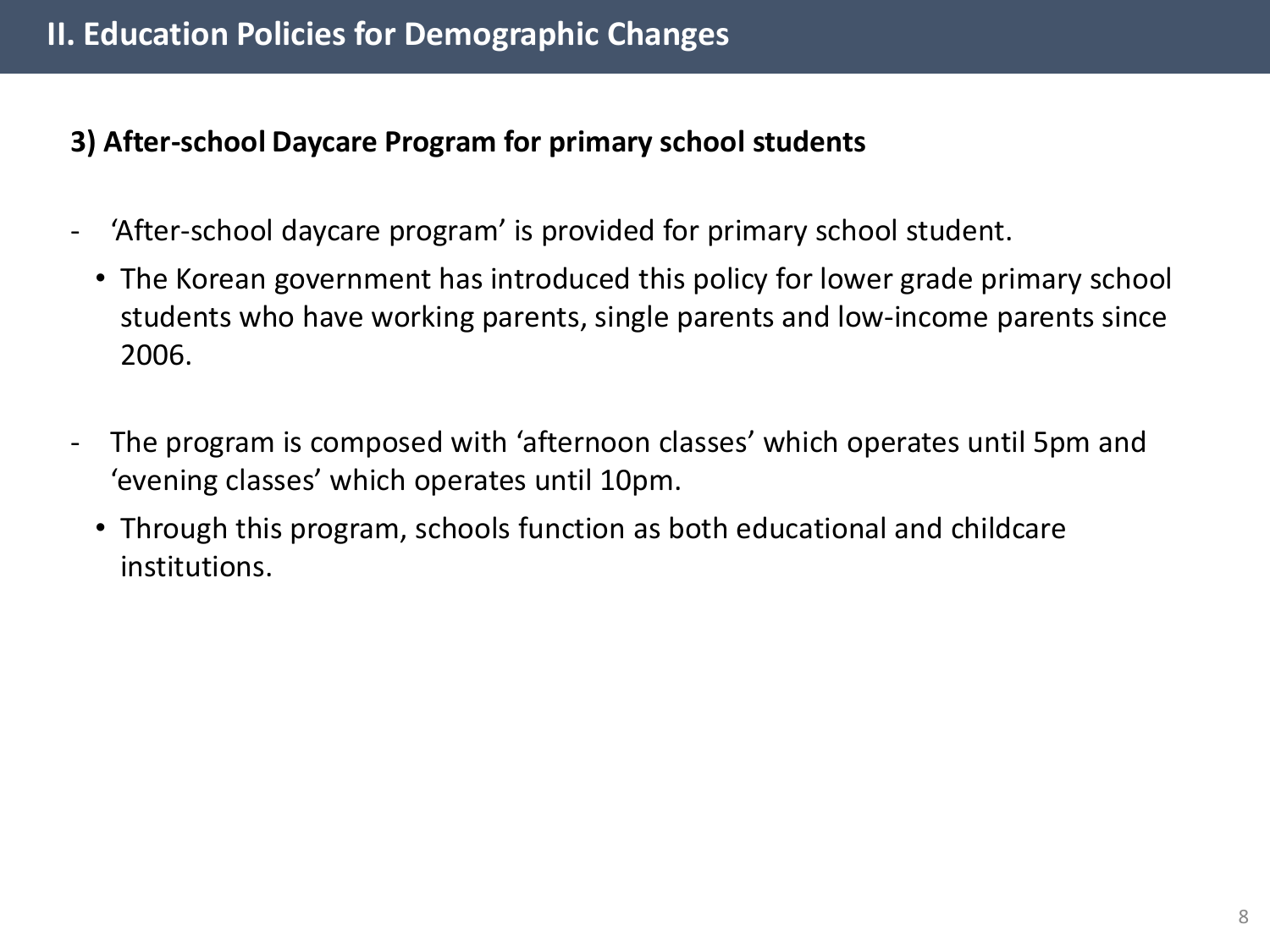#### **4) Free lunch program**

- First introduced in 1981 in primary schools when the 'School Meals Act' was established.
	- However, it took some time to be institutionalized in school levels (primary schools (1998) and secondary schools (2003).
- Originally, parents were responsible for paying the cost for school meals, and free meals were only applicable for students from low-income family.
- The free school meal became a major policy agenda in 2010 local elections.
	- In 2016, 95.6% of primary schools, 78.3% of middle schools and 14.3% of high schools are offering free lunch.
- However, since free lunch programs are not financed by central government, related costs are covered by local government and educational offices which creates conflict in budget priority among other major welfare issues (e.g. pension, childcare support etc.).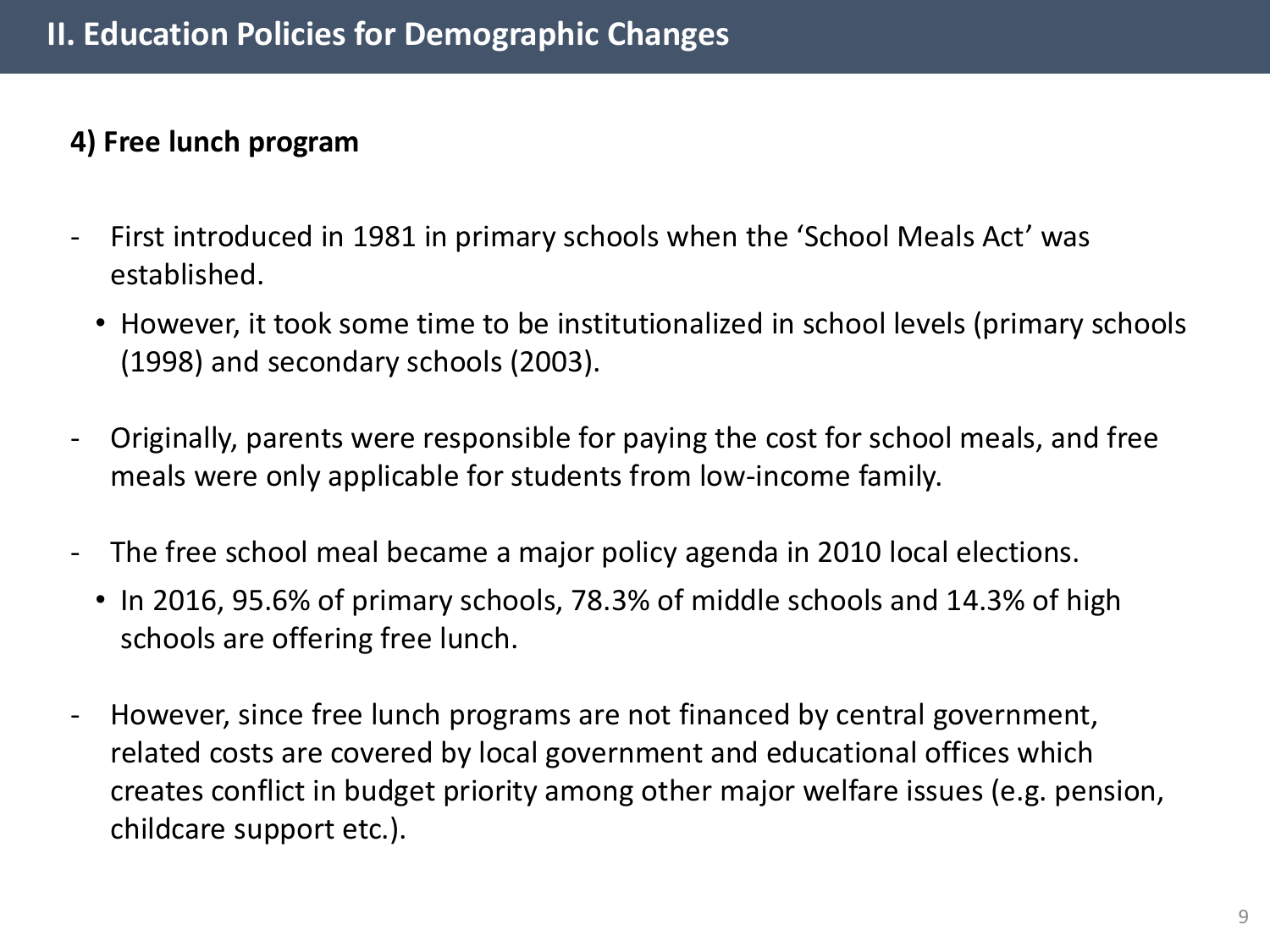**2. Education policy preparing for student population decline**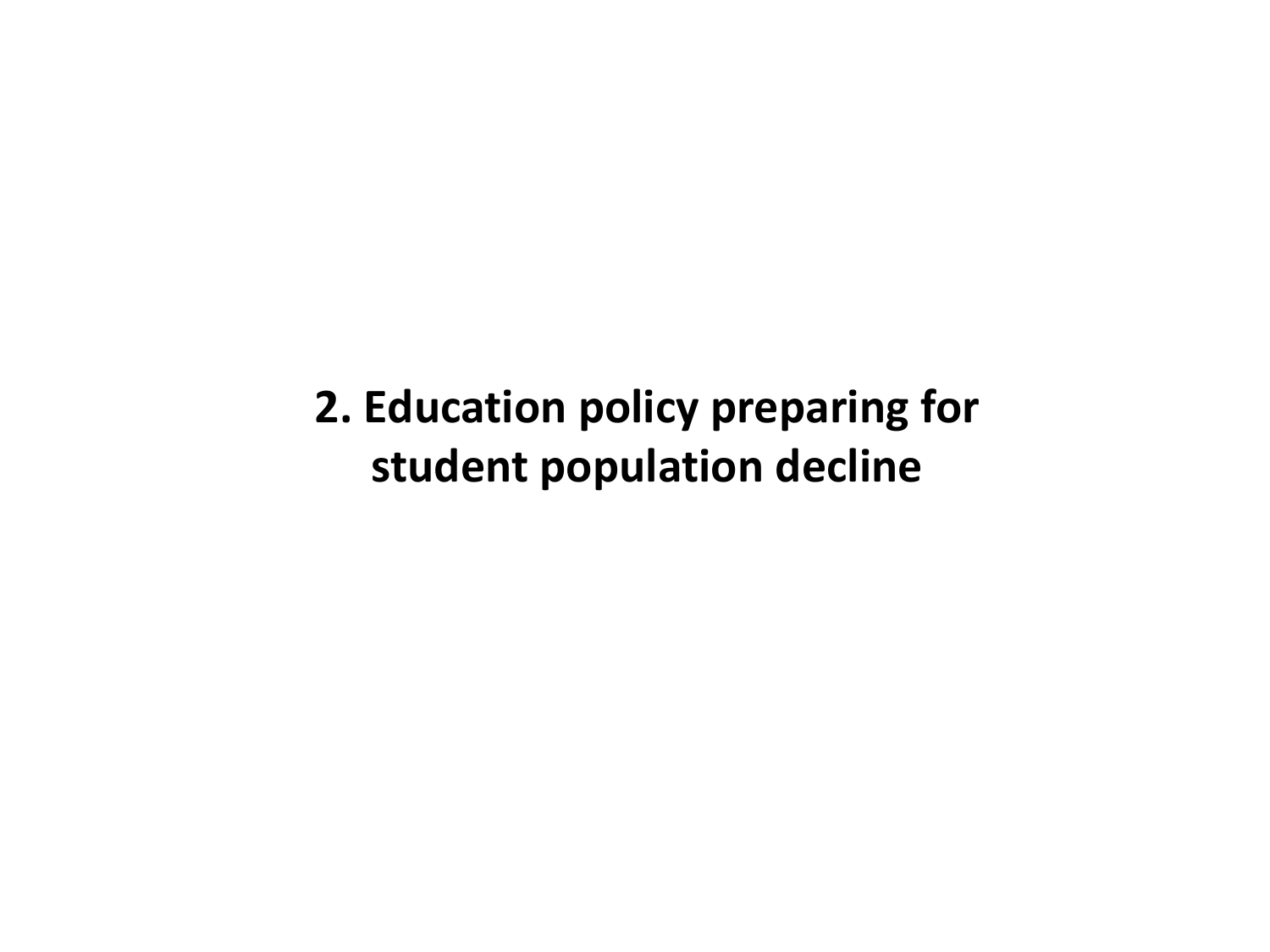- **1) Optimal school size management policy**
	- Achieving optimal school size through school merger and abolition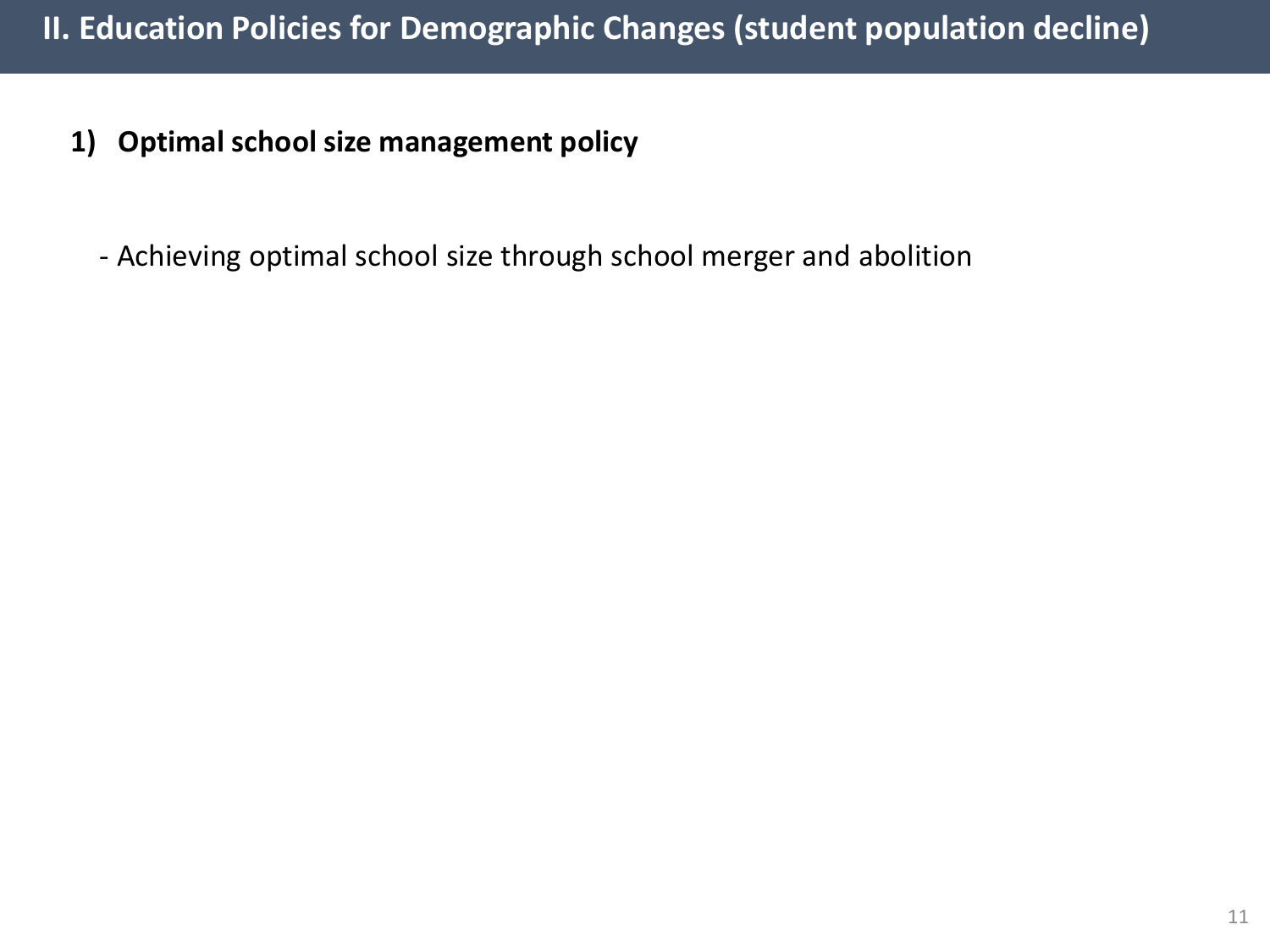#### **2) University structure reform and enrolment quota reduction policy**

- Since 2004, Korean government is currently undertaking intensive university restructuring policy in order to effectively correspond toward population decline crisis.
- The government expected to improve educational condition of university through inducing institutional or departmental merger and closure as well as to reduce student enrolment quota.
- As a result, until 2008, 32 college and universities were merged to 16 institutions and total 24,160 enrolments were reduced consequently through strict evaluation. Moreover, 14 private universities were merged to 7 which resulted in reduction of 9,453 enrolments.
- Usage of 'financial subsidy' as a strong tool for evaluation
- Also, the government is inducing voluntary effort to improve university management through setting various financial disadvantages (e.g. limiting financial support-national scholarship and student loan) to students that newly enroll to universities with poor quality.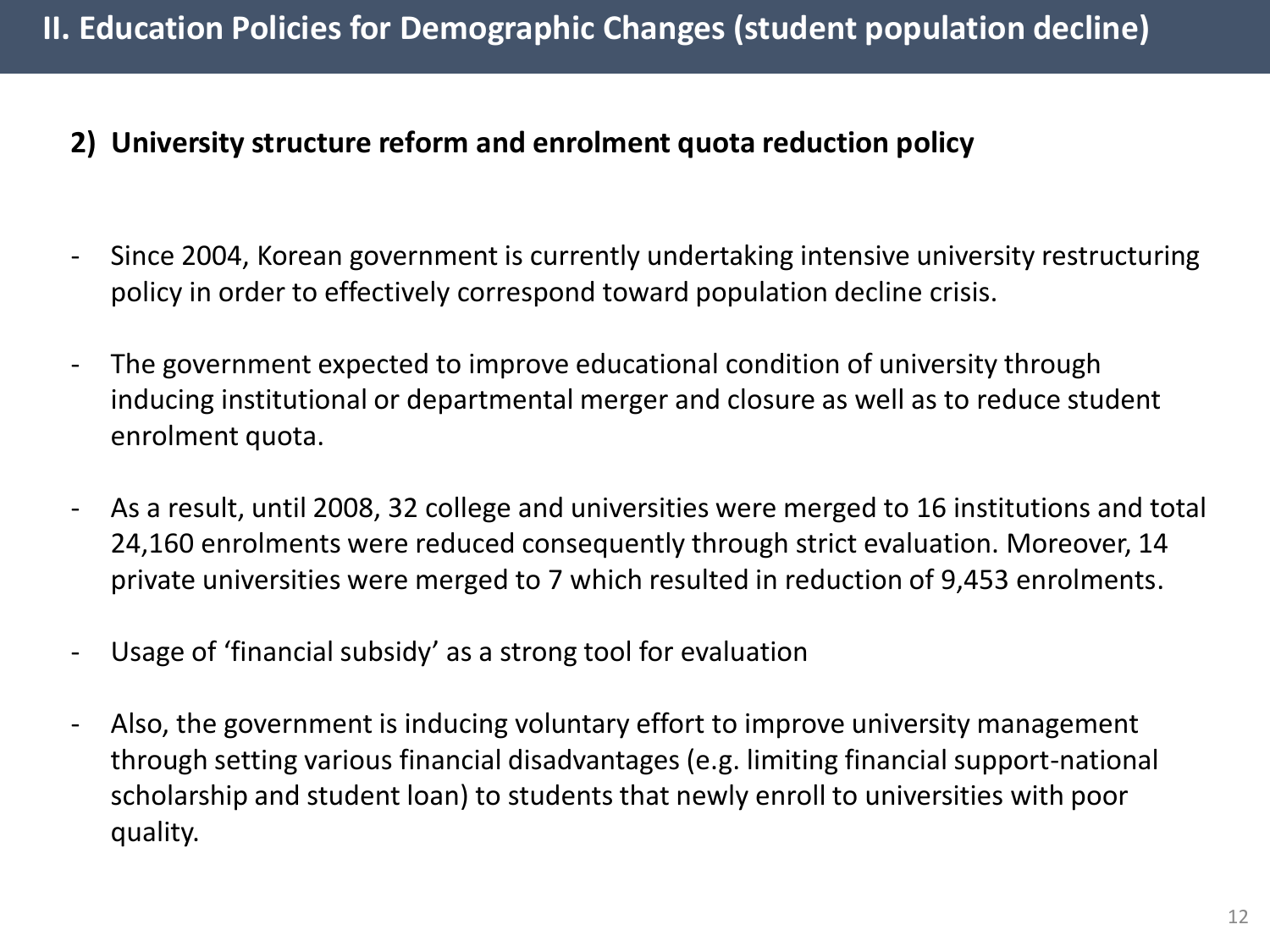## **3. Lifelong learning policy corresponding for aging society**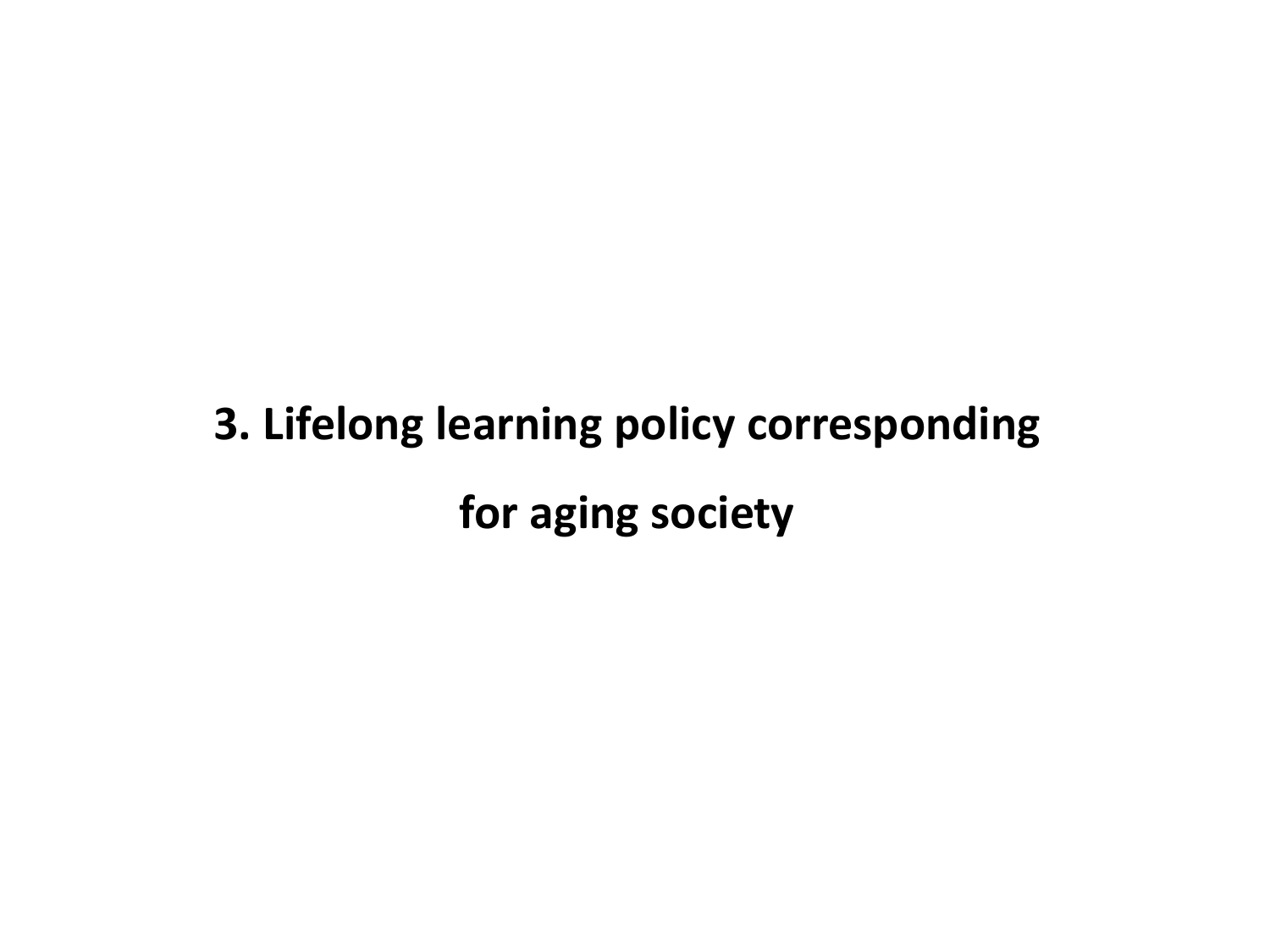#### **■ Lifelong learning policy for aged population**

- It is from 1995 when the lifelong learning policy was properly established and introduced in Korea.
- The Korean government has consistently attempted to establish lifelong learning system through utilization of Ministry of Education, National Institute for Lifelong Education, local governments, primary and secondary schools and higher education institutions during past 20 years.
- As of 2016, the number of lifelong learning institutions have increased to 5,177 from 3,161 in 2007 and the participation rate of adult learners(25-64 years old) increased from 29.8% in 2007 to 35.7% in 2016.
- However, it is found that the participation rate is still low compared to other advanced countries (OECD average 40.4%) which is pointed as one of the major limitations of the policy.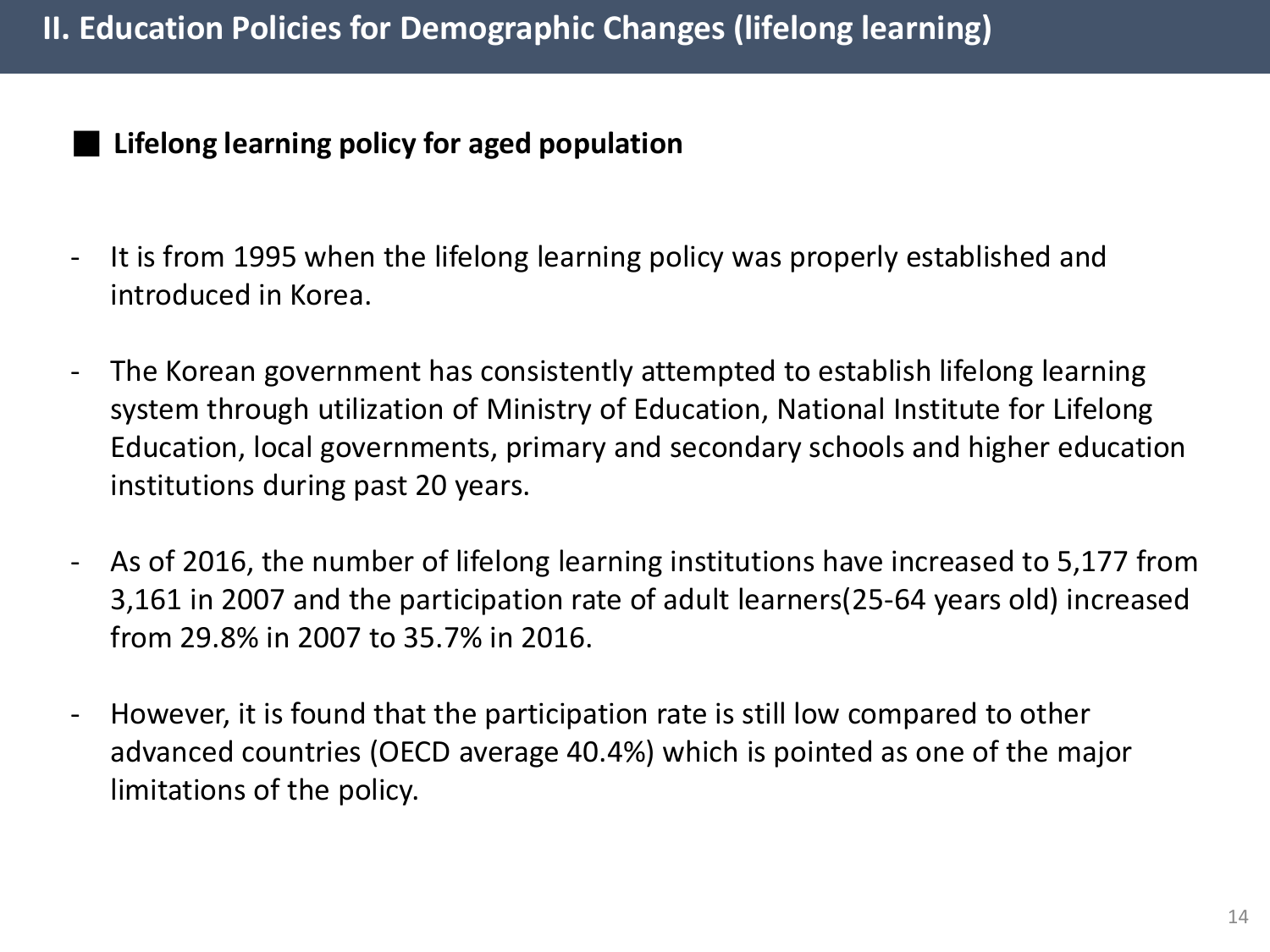## **4. Recruitment and support policy for international students**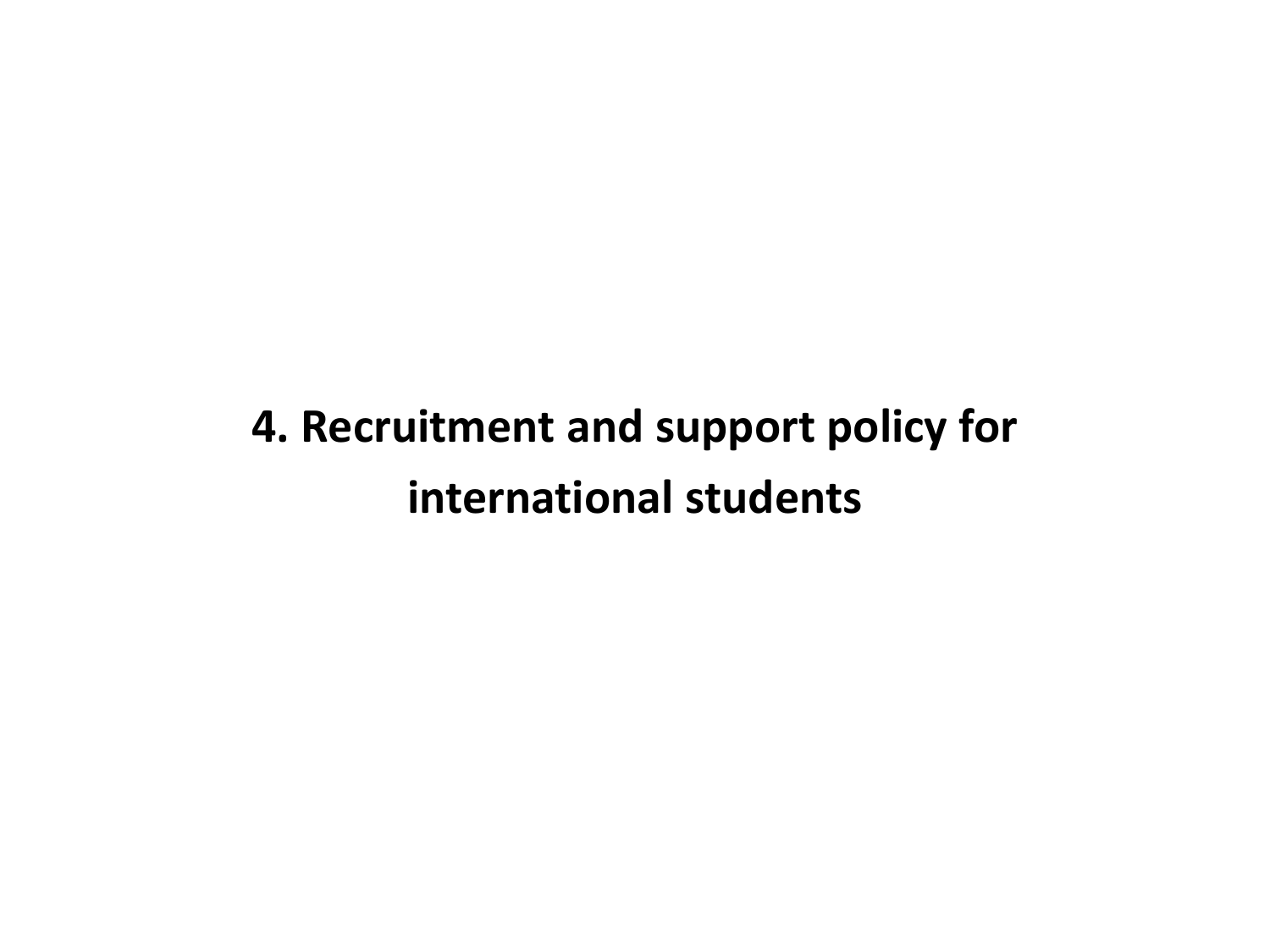#### **■ Attracting international students**

- The Korean government and universities had very little interest in attracting international students until 1990's when the issue of decline in fertility rate and student population started to emerge critically. Attracting high quality of international students is now very important for both securing enrolment as well as potential labor force.
- The actual policy effort to attract international students began in 2004 when the Korean government announced 'Study Korea Project'. The government aims to attract 200,000 international students until 2020. Currently, there are over 116,000 international students studying in Korea as of 2016.
- Specific policy programs include 'Global Korea Scholarship (government)', 'English-exclusive lecture', 'dormitories exclusively built for international students'.
- Further effort to improve 'quality' of international student support through introducing 'International Education Quality Assurance System (IEQAS)' since 2012.
- However, most of students are from Asia especially dependent on students from China (over 60%). Such concentration on specific country and region may put a risk in sustaining future of internationalization, due to consistent political conflicts rising between China and Korea.
- Moreover, the proportion of international students who remain for employment after graduation is still very small and there are many barriers for international students to enter labor market in Korea.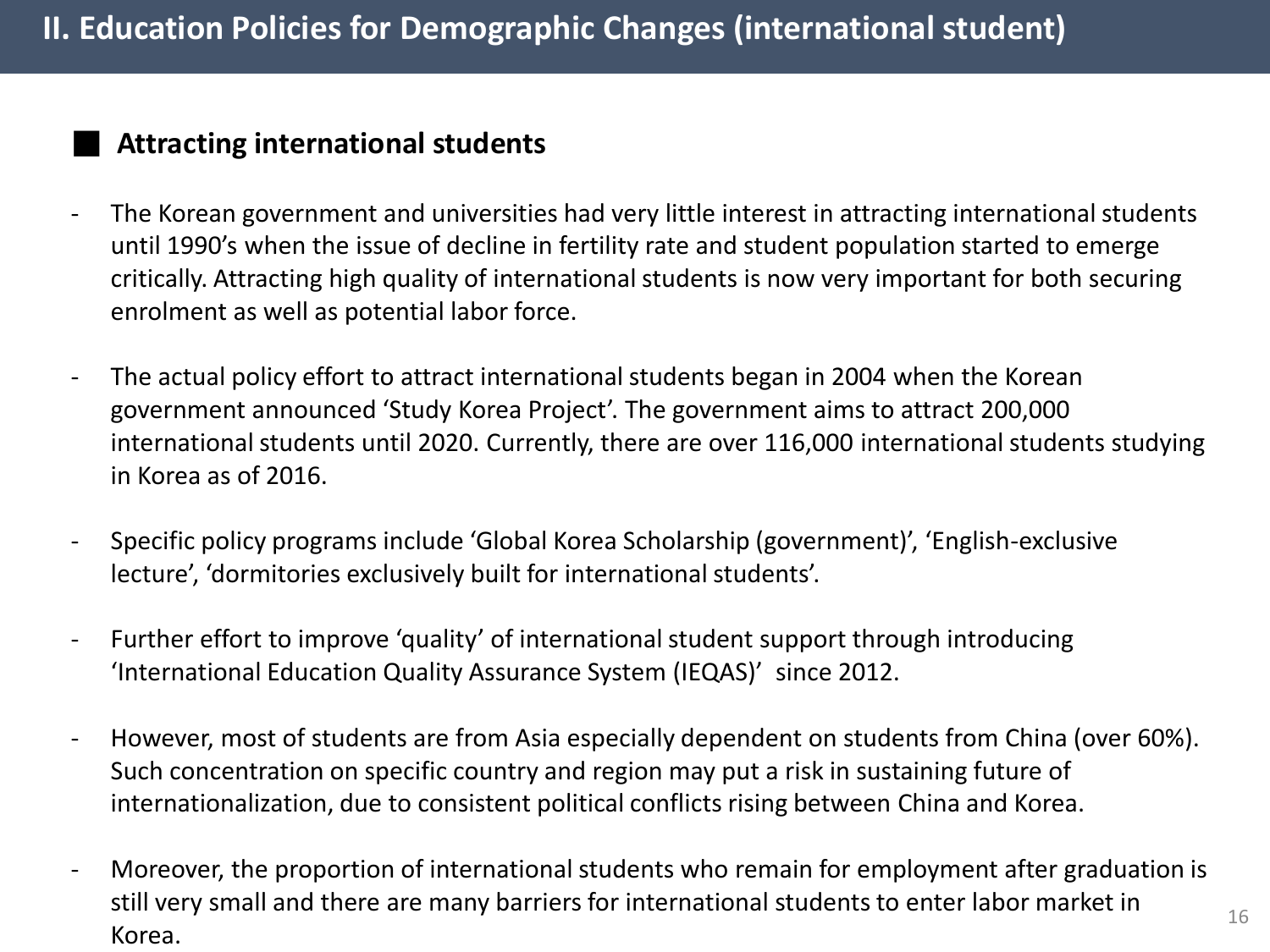### **5. Multicultural education policy for students from international marriage family**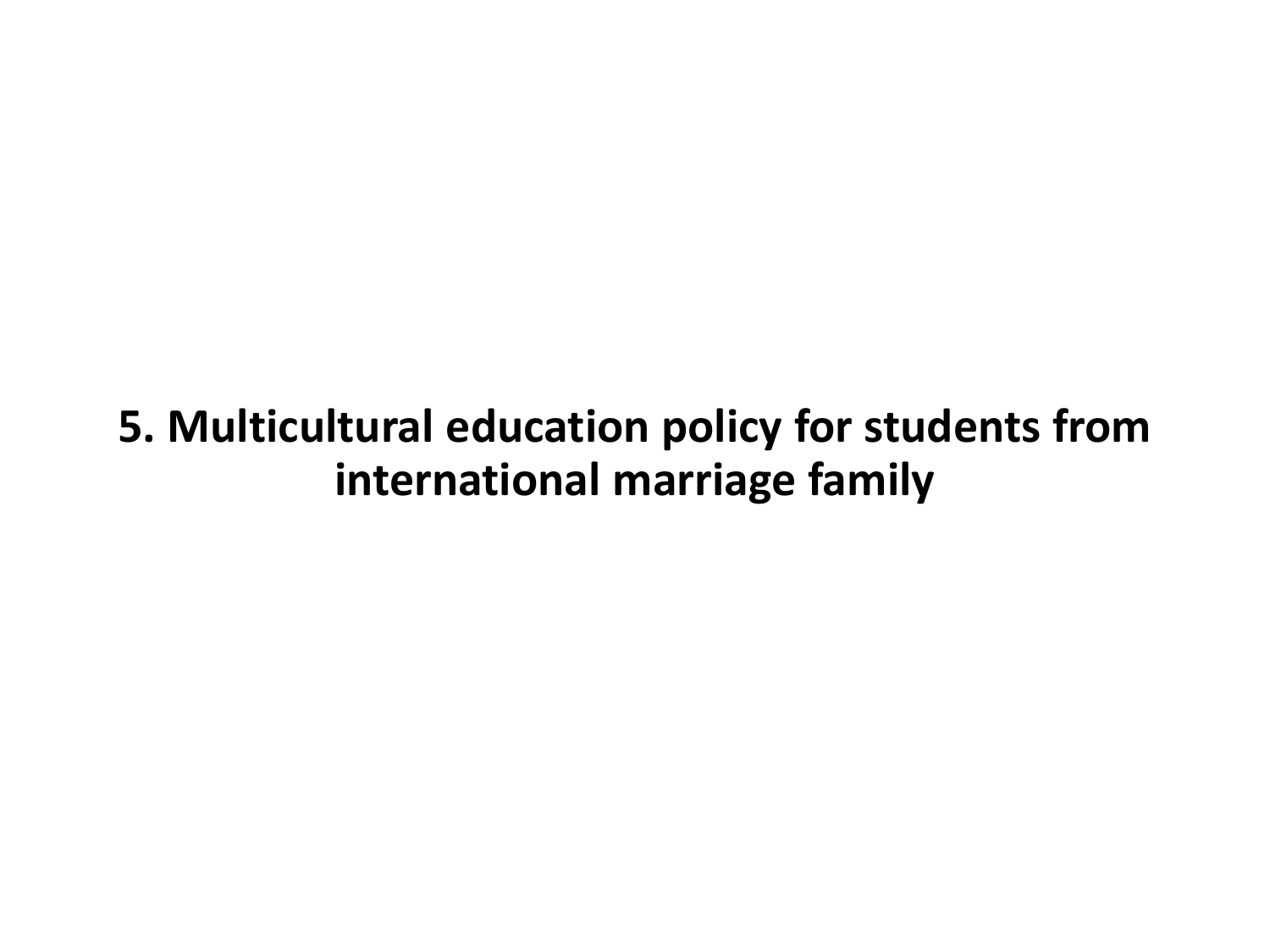#### **■ Attracting international students**

- Many students from multicultural family are experiencing disadvantage in learning due to poor proficiency in Korean language largely because of their mother's limited knowledge in Korean. Such differences led to low academic achievement and social maladjustment at school.
- Also, many students from foreign worker family had low social economic status and had weaker level on parental education which resulted in lower academic achievement compared to other peers.
- Negative perception toward multicultural family in Korean society
- To resolve these problems, the government suggested on distributing campaign materials that can help change negative perception of multicultural family and foreign workers as well as establishing after-school programs specially designed for students from multicultural family that can prevent learning deficiency.
- The multi-culture policy in Korea has evolved consistently since its introduction in 2006. The total budget invested on the multi-culture policy was as little as USD 4 million when it was first started in 2006, but it has increased rapidly to USD 19.1 million in 2017.